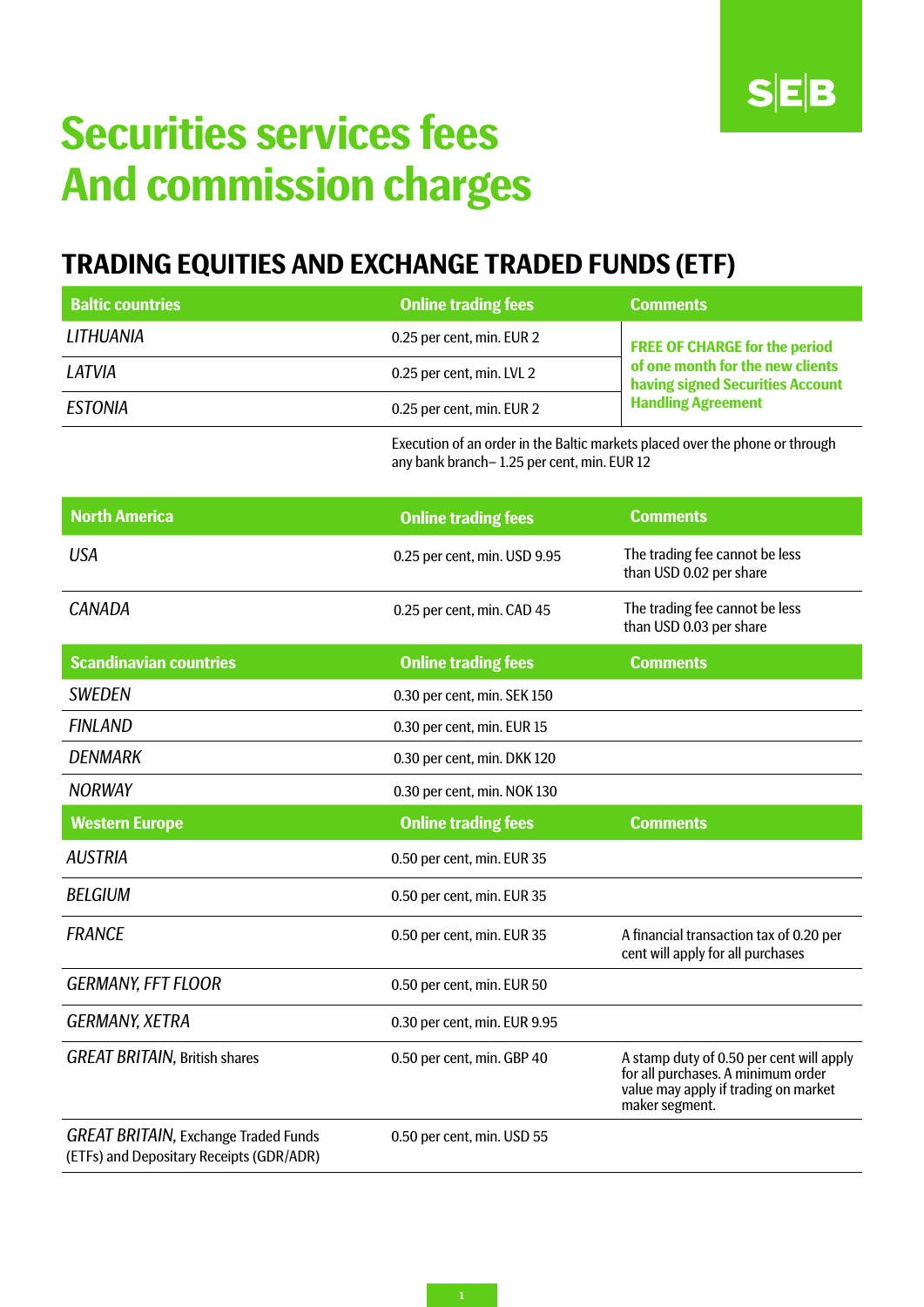| <b>IRELAND</b>                                                                                        | 0.50 per cent, min. EUR 35     | A stamp duty of 1.00 per cent will apply<br>for all purchases                    |
|-------------------------------------------------------------------------------------------------------|--------------------------------|----------------------------------------------------------------------------------|
| <b>ITALY</b>                                                                                          | 0.50 per cent, min. EUR 35     | A financial transaction tax of 0.10 per<br>cent will apply for all purchases     |
| <b>NETHERLANDS</b>                                                                                    | 0.50 per cent, min. EUR 35     |                                                                                  |
| <b>PORTUGAL</b>                                                                                       | 0.50 per cent, min. EUR 35     |                                                                                  |
| <b>SPAIN</b>                                                                                          | 0.50 per cent, min. EUR 35     |                                                                                  |
| <b>SWITZERLAND</b>                                                                                    | 0.50 per cent, min. CHF 50     |                                                                                  |
| <b>Central and Eastern Europe</b>                                                                     | <b>Online trading fees</b>     | Comments                                                                         |
| <b>BULGARIA</b>                                                                                       | 0.80 per cent, min. BGN 150    |                                                                                  |
| <b>CROATIA</b>                                                                                        | 1,00 per cent, min. HRK 370    |                                                                                  |
| <b>CZECH REPUBLIC</b>                                                                                 | 0.70 per cent, min. CZK 1,250  |                                                                                  |
| <b>HUNGARY</b>                                                                                        | 0.70 per cent, min. HUF 11,000 |                                                                                  |
| RUSSIA, MICEX                                                                                         | 0.60 per cent, min. RUB 800    |                                                                                  |
| <b>POLAND</b>                                                                                         | 0.40 per cent, min. PLN 80     |                                                                                  |
| <b>SERBIA</b>                                                                                         | 1,10 per cent, min. RSD 7,000  | An ownership transfer tax of 0.35 per<br>cent will apply for all sales           |
| <b>Asia</b>                                                                                           | <b>Online trading fees</b>     | <b>Comments</b>                                                                  |
| <b>AUSTRALIA</b>                                                                                      | 0.80 per cent, min. AUD 95     | A minimum order value AUD 15,000                                                 |
| CHINA (HONG KONG)                                                                                     | 0.90 per cent, min. HKD 650    | A minimum order value HKD 100,000                                                |
| <b>JAPAN</b>                                                                                          | 0.80 per cent, min. JPY 7,500  | A minimum order value JPY 1,500,000                                              |
| <b>SINGAPORE</b>                                                                                      | 0.90 per cent, min. SGD 180    | A minimum order value SGD 20,000                                                 |
| <b>Other</b>                                                                                          |                                | <b>Comments</b>                                                                  |
| <b>Execution of an order in foreign markets</b><br>(except Baltic countries) placed over the<br>phone | <b>EUR10</b>                   | This fee will apply as an addon<br>to the standard online trading fee.           |
| <b>Other markets</b>                                                                                  | as agreed                      | The relevant market list to be provided<br>by the bank upon the client's request |

- Financial transaction tax in specific market may be applicable regardless of the trading venue or jurisdiction in which the securities are traded.

- Securities services fees and commission charges for Exchange traded funds (ETF) in the specific market will be equivalent to the fees and charges applied to equities in the same market.

- Foreign equities can be traded in lots, i.e. the exchange or broker can set the minimum number of shares or trade size multiple.

- OTC trades are available in most of the markets.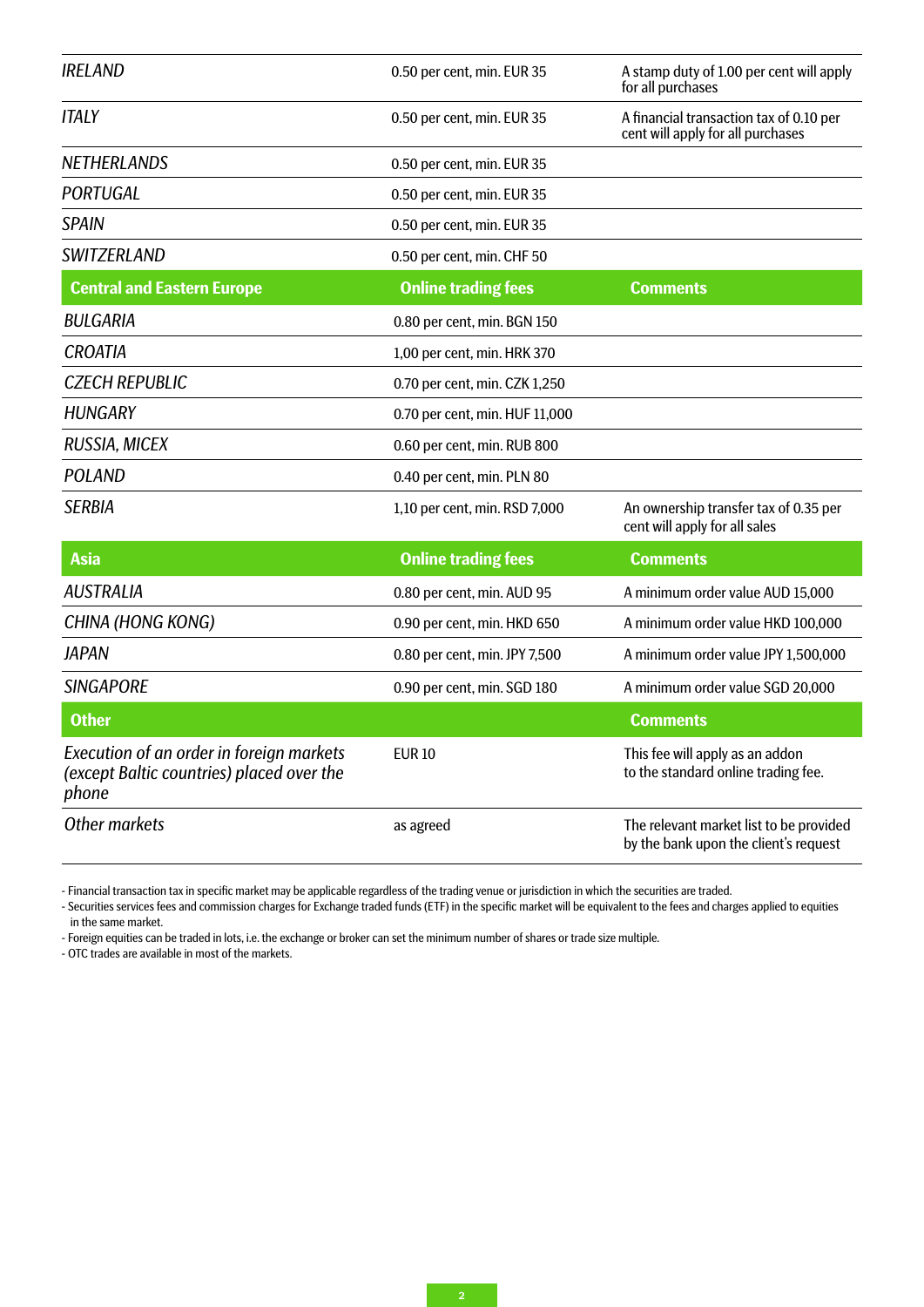**BOND TRADING**

Lithuanian Government bond auctions on AB Nasdaq OMX Vilnius Stock Exchange

up to LTL 99,999.99 / EUR 28,961.99 from LTL 100,000 / EUR 28,962 to LTL 999,999.99 / EUR 289,620.01 from LTL 1,000,000 / EUR 289,620.02

#### **Market Trading fee Trading fee**

0.08 per cent, min. EUR 11.58/ LTL 40 0.04 per cent as agreed

*Other bonds* as agreed

### **SECURITIES SAFEKEEPING**

| <b>Market</b>                                                                                                                                                                                                 |                                                                                                                                                                 | <b>VP</b> safekeeping fee                                                                        |
|---------------------------------------------------------------------------------------------------------------------------------------------------------------------------------------------------------------|-----------------------------------------------------------------------------------------------------------------------------------------------------------------|--------------------------------------------------------------------------------------------------|
| LITHUANIA                                                                                                                                                                                                     | up to LTL 999,999.99 / EUR 289,620.01<br>from LTL 1,000,000 / EUR 289,620.02 to<br>LTL 4,999,999.99 / EUR 1,448,100.08<br>from LTL 5,000,000 / EUR 1,448,100.09 | 0.02 per cent per quarter<br>0.01 per cent per quarter<br>0.007 per cent per quarter             |
| LATVIA, ESTONIA                                                                                                                                                                                               |                                                                                                                                                                 | 0.02 per cent per quarter                                                                        |
| <b>KAZAKHSTAN, RUSSIA</b>                                                                                                                                                                                     |                                                                                                                                                                 | 0.20 per cent per quarter                                                                        |
| BULGARIA, CROATIA, CZECH REPUBLIC, HUNGARY, POLAND, ROMANIA, SERBIA,<br>SLOVAKIA, SLOVENIA, UKRAINE                                                                                                           |                                                                                                                                                                 | 0.10 per cent per quarter                                                                        |
| AUSTRALIA, AUSTRIA, BELGIUM, CANADA, DENMARK, FINLAND, FRANCE, GERMANY,<br>GREECE, HONG KONG, IRELAND, ITALY, JAPAN, NETHERLANDS, NORWAY, PORTUGAL,<br>SINGAPORE, SPAIN, SWEDEN, SWITZERLAND, UK, USA, TURKEY |                                                                                                                                                                 | 0.04 per cent per quarter                                                                        |
| BOSNIA, BRAZIL, EGYPT, GEORGIA, ICELAND, INDONESIA, LUXEMBOURG,<br>MACEDONIA, MALAYSIA, MEXICO, NEW ZEALAND, SOUTH AFRICAN REPUBLIC, ETC.                                                                     |                                                                                                                                                                 | as agreed<br>the relevant market list to be<br>provided by the bank upon the<br>client's request |
| <b>EUROBOND MARKET</b>                                                                                                                                                                                        |                                                                                                                                                                 | 0.025 per cent per quarter                                                                       |

- The safekeeping fee is set quarterly based on the fee calculation methodology used by central depository of the respective country. Minimum safekeeping fee is LTL 7 / EUR 2.03 per quarter and applied to each account separately.

## **OTHER SERVICES**

| <b>Service</b>                                                                                                                                                             | <b>Service fee</b>                                                                                                                                                                                                    |                                                                                                               |
|----------------------------------------------------------------------------------------------------------------------------------------------------------------------------|-----------------------------------------------------------------------------------------------------------------------------------------------------------------------------------------------------------------------|---------------------------------------------------------------------------------------------------------------|
| DVP (Delivery versus payment) of Lithuanian<br>securities                                                                                                                  | if traded                                                                                                                                                                                                             |                                                                                                               |
|                                                                                                                                                                            | via SFB Bank<br>via other broker                                                                                                                                                                                      | free of charge<br>LTL 15 / EUR 4.34 (LTL 60 / EUR 17.38 if<br>settlement is in EUR through TARGET2<br>system) |
|                                                                                                                                                                            | TARGET2 – is a paying system administered by the European Central Bank where all<br>transactions are done in euros. Securities settlements are done in euros through TARGET2 only<br>if it is agreed by both parties. |                                                                                                               |
| DVP (Delivery versus payment) of Latvian and<br><b>Estonian securities</b>                                                                                                 | if traded                                                                                                                                                                                                             |                                                                                                               |
|                                                                                                                                                                            | via SEB Bank<br>via other stock market broker                                                                                                                                                                         | free of charge<br>LTL 15 / EUR 4.34 plus third party fees                                                     |
| DVP (Delivery versus payment) of other<br>foreign securities (Delivery versus payment service for some<br>foreign securities cannot be offered if traded via other broker) | if traded                                                                                                                                                                                                             |                                                                                                               |
|                                                                                                                                                                            | via SEB Bank<br>via other broker                                                                                                                                                                                      | free of charge<br>LTL 30 / EUR 8.69 plus third party fees                                                     |